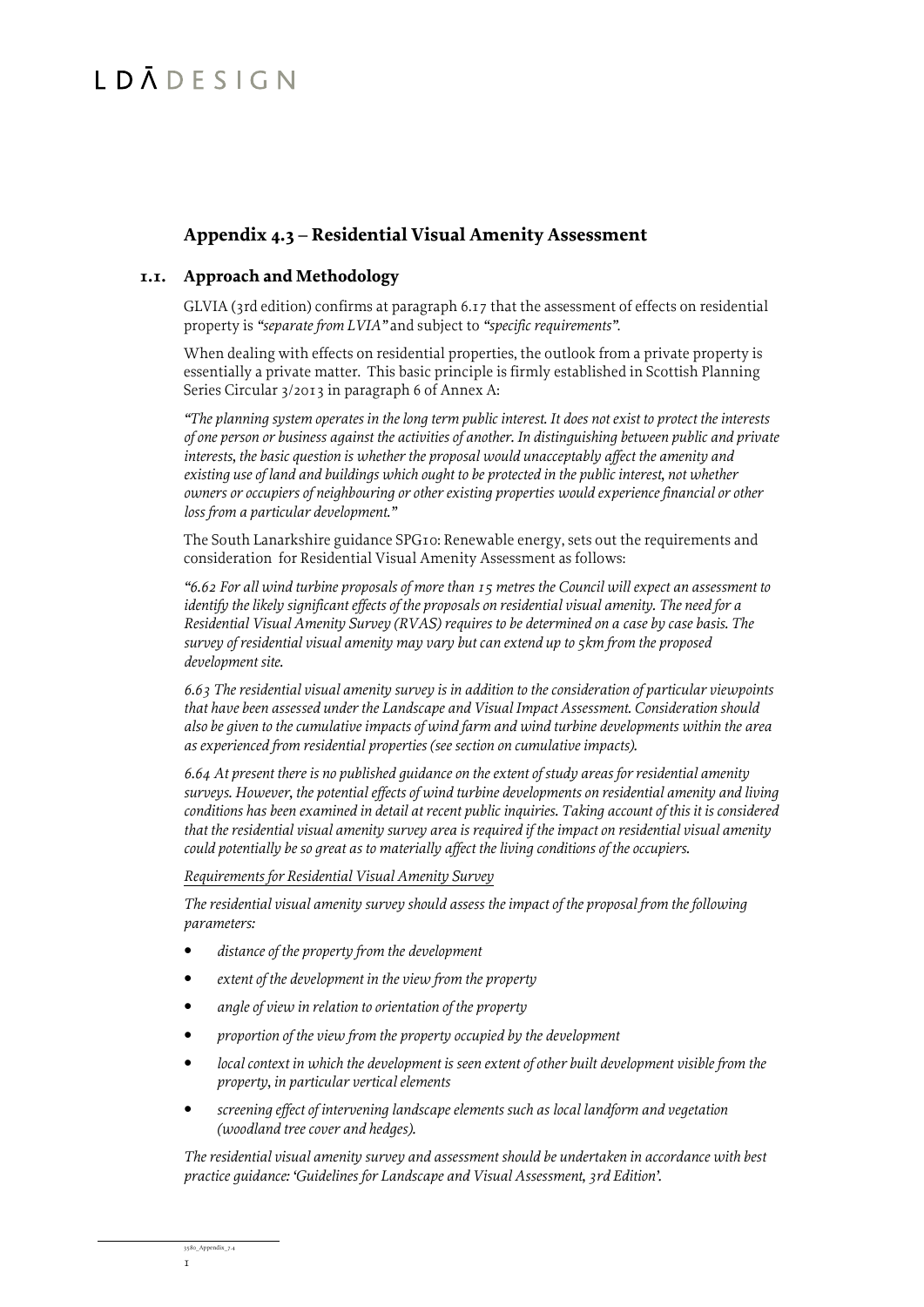# $IDĀDEFSIGN$

*6.65 The approach taken by reporters in Scotland and inspectors in England confirms that no individual has a legal right to a particular view. However, there may be circumstances where the proximity, size and scale of a wind energy development would render a residential property 'so unattractive a place to live' - albeit not uninhabitable - that planning permission should be refused. This may be the case where turbines affect visual amenity in a way that is 'unpleasantly overbearing' or where they are 'inescapably dominant and overwhelming'.*

*6.66 The appropriate distance from residential properties should, therefore, be determined by the size and proximity of the turbines, orientation of views, local topography, the position of buildings, vegetation and trees and the spread or extent of the turbines. The turbine/s should not have an overbearing presence or dominate adjacent residential buildings."*

This assessment follows the approach set out in the SPG10 guidance. In this instance, a study area of 2.5 km has been covered in detail with the area between 2.5-3km also described, based on scoping discussions with South Lanarkshire Council.

Each property within the agreed study area has been assessed on site and via a review of aerial photography, so that the orientation of windows and gardens towards the proposed Development and the degree of screening from intervening buildings and vegetation can be taken into account, along with the extent and nature of fenestration, in forming a judgement as to whether the visual amenity will be affected to the degree that "*as an unattractive (rather than simply less attractive, but not necessarily uninhabitable) place in which to live"*.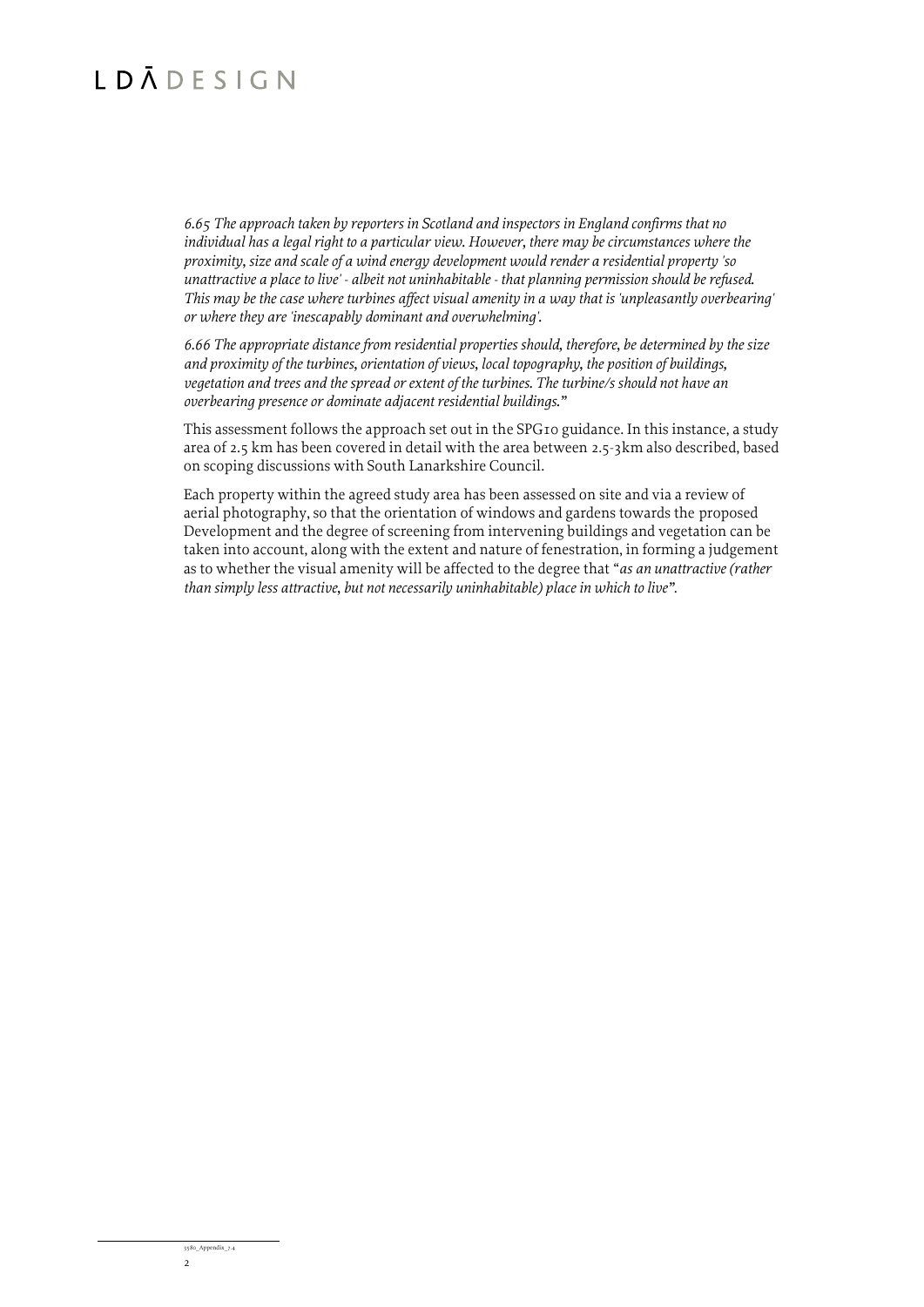#### **1.2. Assessment**

All supporting Figures to this Appendix are included in Volume 2 of the EIAR.

Properties included within the assessment are illustrated on Appendix 4.3 Figure 1.

Properties where no visibility was indicated by the ZTV studies and/or the presence of screening vegetation was verified by a review of aerial photography were generally not visited, and therefore limited detail is included within the assessment. For those where visibility is indicated by the ZTV study, a site visit was undertaken and the properties assessed from the nearest publicly accessible location. Distance and direction are given from the nearest turbine to the dwelling and are accurate to the nearest 50m.

Meanings of terms are as follows:

- Partial for windows indicates views seen between obstructions such that the view is partially screened;
- Partial within gardens indicates where turbines will be visible from some parts of the properties' gardens, but not others;
- For windows Direct views are those which would be seen looking directly out of the window, oblique indicates views seen to one side, but still likely to be visible. Very oblique views where it would be necessary to open the window and look out, or stand unnaturally close to the window are not recorded as visible; and
- The arc of view is given (to the nearest degree) as the *theoretical maximum* arc of view which might be occupied by the turbine blades if facing towards the property with the full arc of the blades seen and no local screening.

The assessment of each property is provided in the table below.

| <b>Visibility</b> | Max.        |
|-------------------|-------------|
| Property/Group    | Assessment  |
| Distance,         | Theoretical |
| <b>Storeys</b>    | Angle of    |
| Direction         | <b>View</b> |

#### **Properties within 2km of the turbines**

Only Kype Dam Lodge (Kype Lodge) lies within 2km of the turbines – as illustrated by viewpoint 1 and by Technical Appendix 7.4 Figure 6 in the Original ES, it would have no visibility of the turbines and effects on the approach would typically be Negligible due to the limited visibility of the turbines in contrast with the proximity and visibility of both Auchrobert and Kype Muir wind farms. This property is not considered in detail.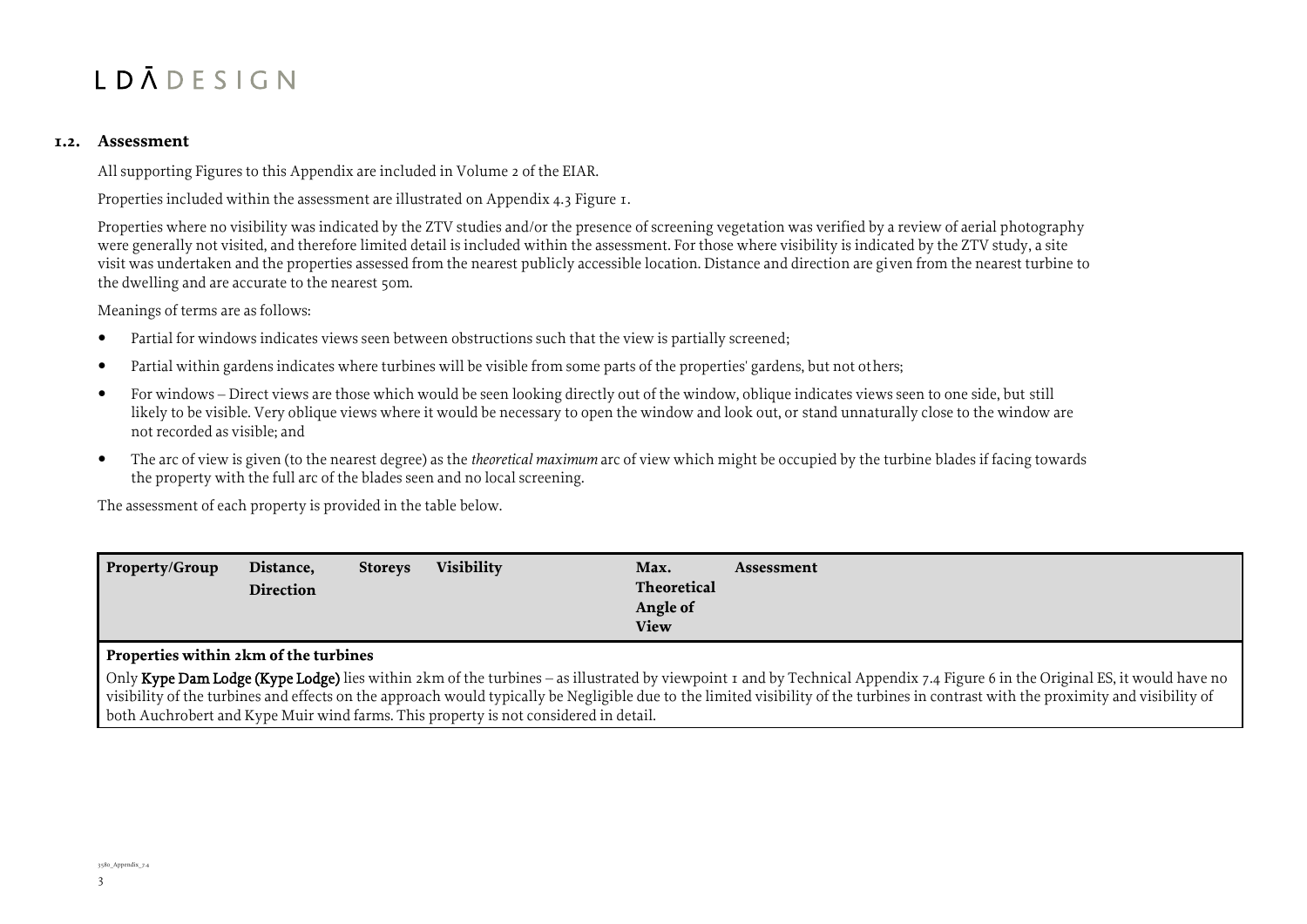| Property/Group                            | Distance,<br><b>Direction</b> | <b>Storeys</b> | Visibility                                                                                                                                                                                         | Max.<br>Theoretical<br>Angle of<br><b>View</b> | Assessment                                                                                                                                                                                                                                                                                                                                                                                                                                                                                                                                                                                                                                                                                                                                                                                                                                                                               |
|-------------------------------------------|-------------------------------|----------------|----------------------------------------------------------------------------------------------------------------------------------------------------------------------------------------------------|------------------------------------------------|------------------------------------------------------------------------------------------------------------------------------------------------------------------------------------------------------------------------------------------------------------------------------------------------------------------------------------------------------------------------------------------------------------------------------------------------------------------------------------------------------------------------------------------------------------------------------------------------------------------------------------------------------------------------------------------------------------------------------------------------------------------------------------------------------------------------------------------------------------------------------------------|
| Properties within 2-2.5km of the turbines |                               |                |                                                                                                                                                                                                    |                                                |                                                                                                                                                                                                                                                                                                                                                                                                                                                                                                                                                                                                                                                                                                                                                                                                                                                                                          |
|                                           |                               |                | are discussed within the main EIAR chapter and are assessed to be of Moderate and Adverse significance.<br>sensitivity of the local residents would be of Major-Moderate and Adverse significance. |                                                | These dwellings are all located in a group to the north of the site and are approached and accessed via the B743 and a local dead-end road – Lambhill Road. Effects on the B743<br>Effects approaching the houses will be similar to those for viewpoint $2 - i.e.$ Large Medium scale and Adverse, with the turbines seen above nearby hedgerows ahead of the<br>driver for much of the approach apart from occasional screening by trees and houses. The combination of the proposed Development with Dungavel and existing Kype Muir<br>wind farms would result in up to 139° of the view being occupied by turbines within 3km. The proposed Development would be more distant than those at Kype Muir and<br>Dungavel. These Long-term effects would be of Intermediate extent along this short route and would be of High-Medium magnitude and taking into account the High-Medium |
| I-12 Lambhill<br>Steadings                | 2.25km, N                     | $I - 2.5$      | Varied - see assessment                                                                                                                                                                            | $59^\circ$                                     | This is a group of 12 dwellings arranged in a close group as shown on Figures<br>I and 2 to this Appendix. The properties are mostly aligned so that facades<br>face either towards other nearby properties; away from the site or towards the<br>nearby woodland to the south. In each of these cases, views of the proposed<br>Development will be screened, apart from potentially some views of the<br>proposed Development from top floor windows of 2.5 storey dwellings,<br>looking out over the houses opposite and woodland to the south.                                                                                                                                                                                                                                                                                                                                       |
|                                           |                               |                |                                                                                                                                                                                                    |                                                | Properties on the southwestern side (Nos. 3-6), with facades facing southwest<br>may have oblique views of the proposed Development. This will be a more<br>restricted view than from viewpoint 2, with woodland screening most, if not<br>all, of the turbines, as illustrated by Figure 2 to this Appendix.                                                                                                                                                                                                                                                                                                                                                                                                                                                                                                                                                                            |
|                                           |                               |                |                                                                                                                                                                                                    |                                                | As discussed above, effects approaching the houses would be of Major-<br>Moderate and Adverse significance.                                                                                                                                                                                                                                                                                                                                                                                                                                                                                                                                                                                                                                                                                                                                                                              |
|                                           |                               |                |                                                                                                                                                                                                    |                                                | The proposed Development would result in localised significant effects from<br>the road approaching these dwellings, but views from the houses and gardens<br>would be very limited. The proposed Development would not result in effects<br>on these properties that would be considered oppressive or overbearing.                                                                                                                                                                                                                                                                                                                                                                                                                                                                                                                                                                     |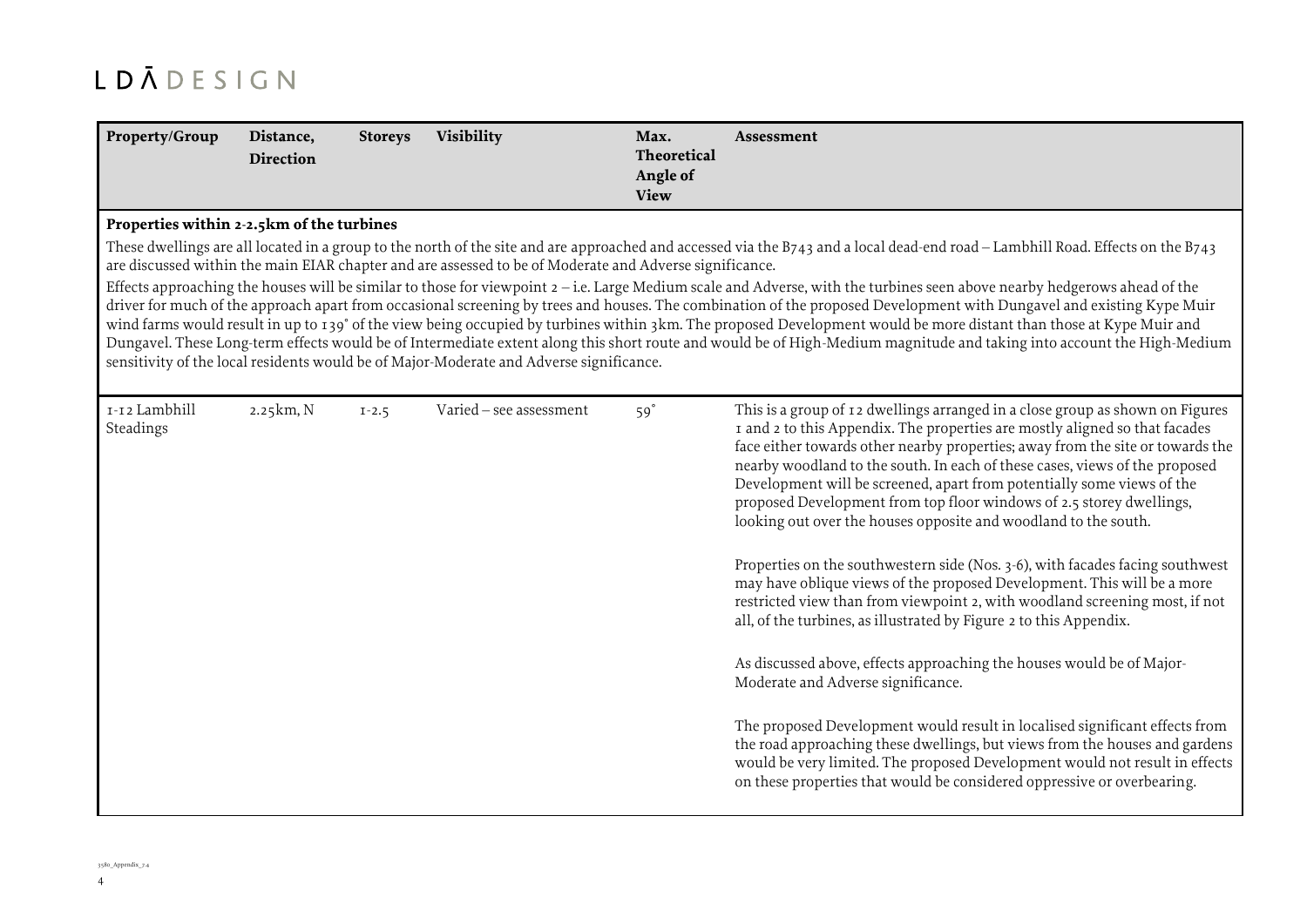| Property/Group | Distance,<br>Direction | <b>Storeys</b> | Visibility                        | Max.<br><b>Theoretical</b><br>Angle of<br><b>View</b> | Assessment                                                                                                                                                                                                                                                                                                                                                                                                                                                                                                                                                                               |
|----------------|------------------------|----------------|-----------------------------------|-------------------------------------------------------|------------------------------------------------------------------------------------------------------------------------------------------------------------------------------------------------------------------------------------------------------------------------------------------------------------------------------------------------------------------------------------------------------------------------------------------------------------------------------------------------------------------------------------------------------------------------------------------|
| Lambhill Farm  | 2.30km, N              | $\mathbf{T}$   | Partial views from garden<br>only | $58^\circ$                                            | This bungalow is situated close to Lambhill Steadings (described above) as<br>shown on Figures 1 and 3 to this Appendix. The property is aligned such that<br>the gable end and garage face towards the site with the main facades facing<br>away to the east and west. There is a window in the gable end facing towards<br>the site, but views out are screened by mature hedgerow and trees on the<br>south side of the driveway. As a result there would not be views of the<br>turbines from windows.<br>There may be some visibility of the proposed Development from parts of the |
|                |                        |                |                                   |                                                       | garden, where they would be seen through garden vegetation and looking<br>out over Lambhill Steadings and the woodland beyond, as illustrated by<br>Figure 3 to this Appendix.                                                                                                                                                                                                                                                                                                                                                                                                           |
|                |                        |                |                                   |                                                       | As discussed above, effects approaching the house would be of Major-<br>Moderate and Adverse significance.                                                                                                                                                                                                                                                                                                                                                                                                                                                                               |
|                |                        |                |                                   |                                                       | The proposed Development would result in localised significant effects from<br>the road approaching this dwelling, but views from the house and gardens<br>would be very limited. The proposed Development would not result in effects<br>on these properties that would be considered oppressive or overbearing.                                                                                                                                                                                                                                                                        |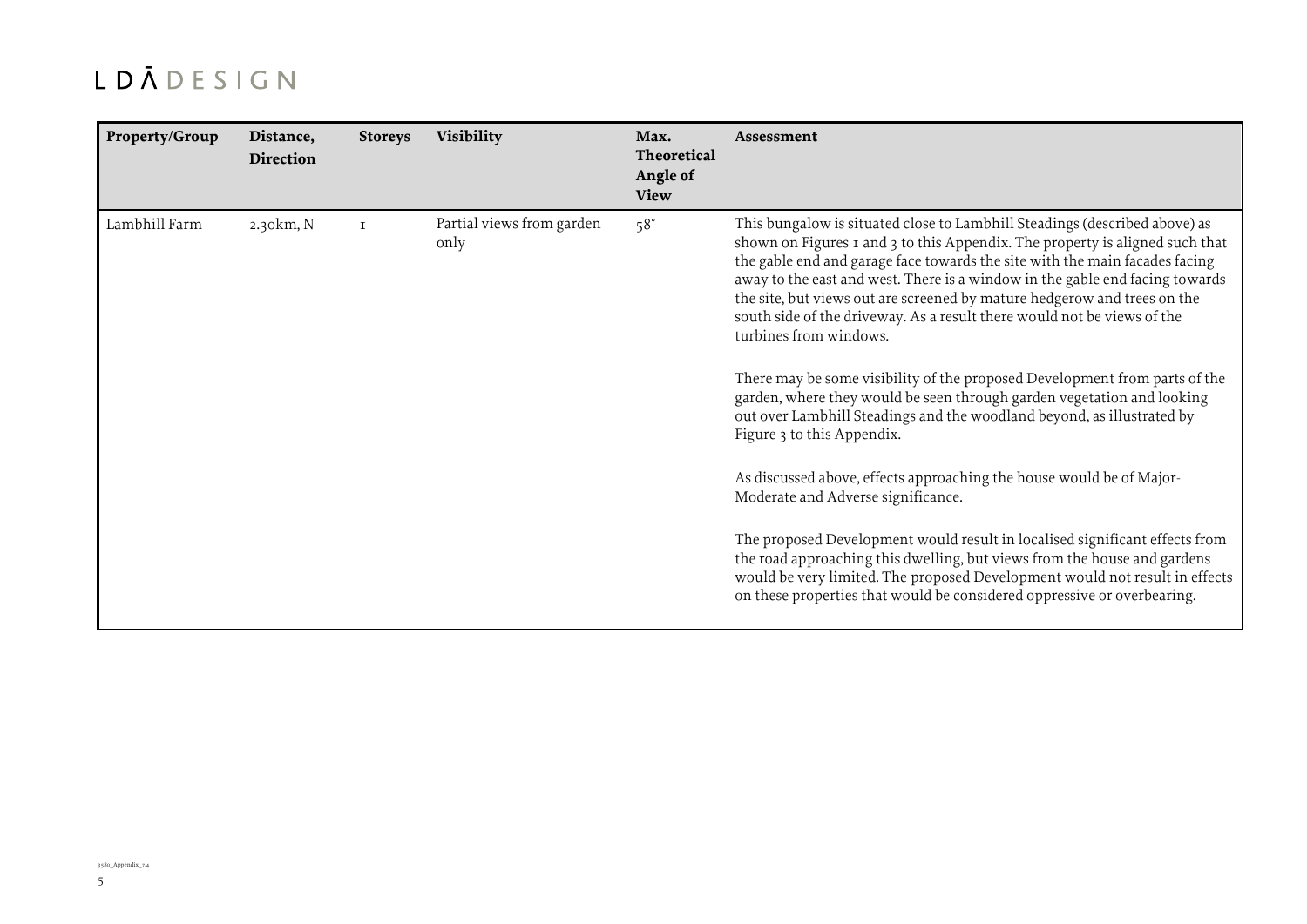| Property/Group                      | Distance,<br>Direction | <b>Storeys</b> | Visibility                                                                        | Max.<br>Theoretical<br>Angle of<br><b>View</b> | Assessment                                                                                                                                                                                                                                                                                                                                                                                                                                                                                                                                                                                                                                                                        |
|-------------------------------------|------------------------|----------------|-----------------------------------------------------------------------------------|------------------------------------------------|-----------------------------------------------------------------------------------------------------------------------------------------------------------------------------------------------------------------------------------------------------------------------------------------------------------------------------------------------------------------------------------------------------------------------------------------------------------------------------------------------------------------------------------------------------------------------------------------------------------------------------------------------------------------------------------|
| Lambhill Lodge<br>and Auchengilloch | 2.40km, N              | $\mathbf{T}$   | Partial views from garden<br>Potential partial oblique<br>views from rear windows | $58^\circ$                                     | These two bungalows are situated close to Lambhill Steadings (described<br>above) as shown on Figures 1 and 4 to this Appendix. The properties are<br>aligned such that the rear facades and a gable end face towards the proposed<br>Development. Neither of the houses have windows in the gable end which<br>faces the site. Rear windows may have oblique views towards the more<br>westernmost turbines, though these would be seen through the mature<br>vegetation which lines the gardens, which is likely to provide almost<br>complete screening in summer, and filtered views in winter.<br>There may be some visibility of the proposed Development from parts of the |
|                                     |                        |                |                                                                                   |                                                | garden, where they would be seen through garden vegetation and looking<br>out over Lambhill Steadings and the woodland beyond., as illustrated by<br>Figure 4 to this Appendix.                                                                                                                                                                                                                                                                                                                                                                                                                                                                                                   |
|                                     |                        |                |                                                                                   |                                                | As discussed above, effects approaching the houses would be of Major-<br>Moderate and Adverse significance.                                                                                                                                                                                                                                                                                                                                                                                                                                                                                                                                                                       |
|                                     |                        |                |                                                                                   |                                                | The proposed Development would result in localised significant effects from<br>the road approaching these dwellings, but views from the houses and gardens<br>would be very limited. The proposed Development would not result in effects<br>on these properties that would be considered oppressive or overbearing.                                                                                                                                                                                                                                                                                                                                                              |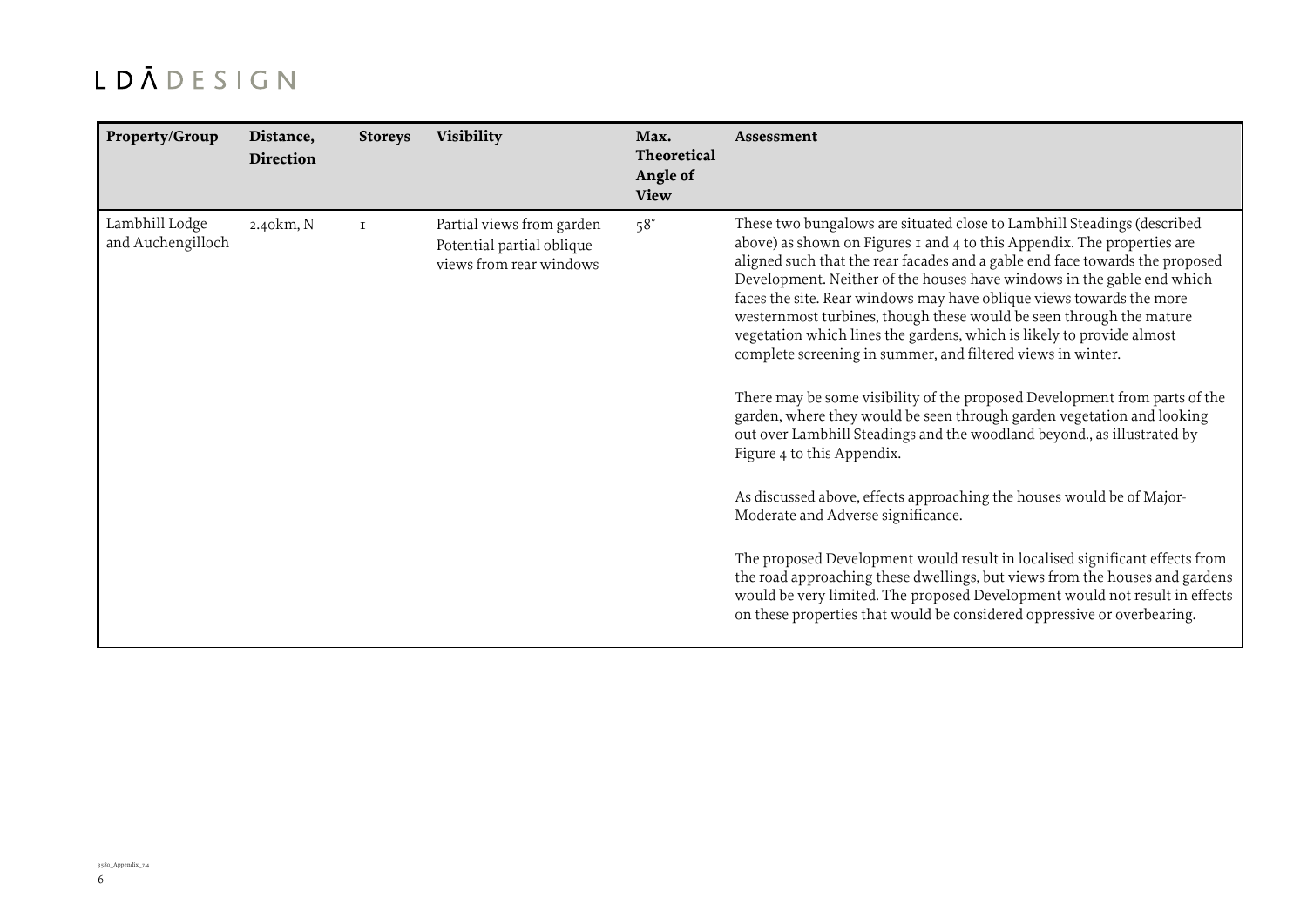| Property/Group                        | Distance,<br><b>Direction</b> | <b>Storeys</b> | <b>Visibility</b>                                                    | Max.<br>Theoretical<br>Angle of<br><b>View</b> | Assessment                                                                                                                                                                                                                                                                                                                                                                                                                                                                                                                                                                                                                                                                                                                                                                                                                                                                                                                                        |
|---------------------------------------|-------------------------------|----------------|----------------------------------------------------------------------|------------------------------------------------|---------------------------------------------------------------------------------------------------------------------------------------------------------------------------------------------------------------------------------------------------------------------------------------------------------------------------------------------------------------------------------------------------------------------------------------------------------------------------------------------------------------------------------------------------------------------------------------------------------------------------------------------------------------------------------------------------------------------------------------------------------------------------------------------------------------------------------------------------------------------------------------------------------------------------------------------------|
| Properties within 2.5-3km of the site |                               |                |                                                                      |                                                |                                                                                                                                                                                                                                                                                                                                                                                                                                                                                                                                                                                                                                                                                                                                                                                                                                                                                                                                                   |
| provided.                             |                               |                |                                                                      |                                                | These dwellings lie in various directions around the site. In line with the scoping discussion, they are not considered individually in detail, but a broad assessment of effects is                                                                                                                                                                                                                                                                                                                                                                                                                                                                                                                                                                                                                                                                                                                                                              |
| South Kirkwood<br>Cottage             | 2.6km, N                      | $\mathsf{T}$   | Similar to viewpoint 2,<br>partially screened by trees<br>in summer. | N/A                                            | This property is near to Auchengilloch and Lambhill Lodge (described above)<br>as shown on Figures 1 and 5 to this Appendix. The house is surrounded by a<br>number of mature trees, which break up outward views in summer, but offer<br>little screening in winter. Its rear façade faces south towards the proposed<br>Development as shown by Figure 5 to this appendix and there would be<br>direct views from both the windows and garden - similar to those shown for<br>viewpoint 2 which is located nearby.<br>The proposed Development would result in localised significant effects from<br>the road approaching this dwelling, and this house would be the most<br>affected by the proposed Development. The proposed Development would<br>add to the impacts arising from the existing Kype Muir and Dungavel wind<br>farms, but would not result in effects on this property that would be<br>considered oppressive or overbearing. |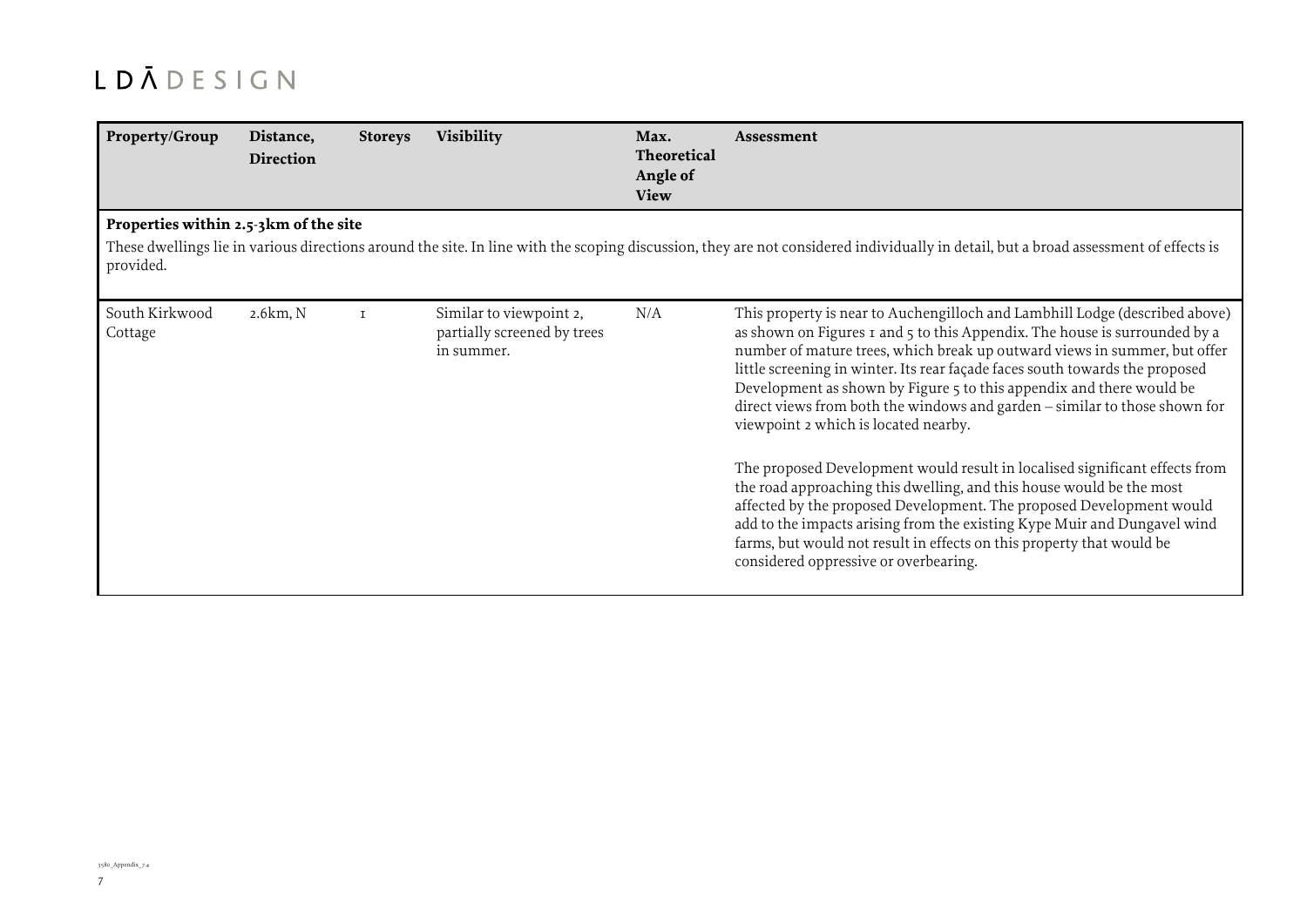| Property/Group                             | Distance,<br><b>Direction</b> | <b>Storeys</b> | Visibility                                                                                | Max.<br><b>Theoretical</b><br>Angle of<br><b>View</b> | Assessment                                                                                                                                                                                                                                                                                                                                                                                                                                                                                                                                                                                                                                                                                                                                                                                                                                                                                                                                                                                                                                                                                                                                                                                                              |
|--------------------------------------------|-------------------------------|----------------|-------------------------------------------------------------------------------------------|-------------------------------------------------------|-------------------------------------------------------------------------------------------------------------------------------------------------------------------------------------------------------------------------------------------------------------------------------------------------------------------------------------------------------------------------------------------------------------------------------------------------------------------------------------------------------------------------------------------------------------------------------------------------------------------------------------------------------------------------------------------------------------------------------------------------------------------------------------------------------------------------------------------------------------------------------------------------------------------------------------------------------------------------------------------------------------------------------------------------------------------------------------------------------------------------------------------------------------------------------------------------------------------------|
| Kirkwood House<br>and<br>1-2 Kirkwood Gate | 2.9km, N                      | $\overline{2}$ | Similar to viewpoint 2, but<br>more distant; partially<br>screened by trees in<br>summer. | N/A                                                   | This group of three houses is near to South Kirkwood Cottage (described<br>above) as shown on Figure I to this Appendix. The houses are surrounded by<br>a number of mature trees, which break up outward views in summer, but<br>offer less screening in winter. The houses are oriented such that one of the<br>corners faces towards the site and windows would have oblique views of the<br>proposed Development where they are visible through the trees. Some parts<br>of the gardens are more open and would have direct views of the turbines -<br>similar to those shown for viewpoint 2, but more distant.<br>The proposed Development would result in localised significant effects from<br>the road near these houses, although tending more towards Medium scale<br>given the greater distance compared to viewpoint 2. The proposed<br>Development would add to the impacts arising from the existing Kype Muir<br>and Dungavel wind farms, but would not result in effects on this property<br>that would be considered oppressive or overbearing.                                                                                                                                                       |
| Hawkwood Farm<br>and Hawkwood<br>Cottage   | 2.7km, N                      | $\overline{2}$ | Similar to viewpoints 2 and<br>22,; partially screened by<br>trees in summer.             | N/A                                                   | Hawkwood Farm forms part of a group of buildings set around a yard. The<br>main house is two-storey and has the front façade facing out across the<br>garden looking away from the site. Single storey buildings lie nearby between<br>the main house and the proposed Development, and some oblique views of<br>the turbines are likely to be available from the southeast facing upstairs<br>windows, looking above the nearby buildings. In this context, the closer and<br>more directly visible Kype Muir turbines would remain dominant.<br>Hawkwood Cottage is a small dwelling set in a localised low point in the<br>landform, views towards the proposed Development are interrupted by<br>nearby trees and Hawkwood Farm. Some of the proposed turbines are likely<br>to be visible from windows in the rear façade.<br>These houses which are accessed via a private driveway from the B743, and<br>effects approaching the houses along the driveway will be slightly greater<br>than for viewpoint 22, but less than for viewpoint $2 - i.e.$ tending to be<br>Medium scale. The proposed Development would not result in effects on this<br>property that would be considered oppressive or overbearing. |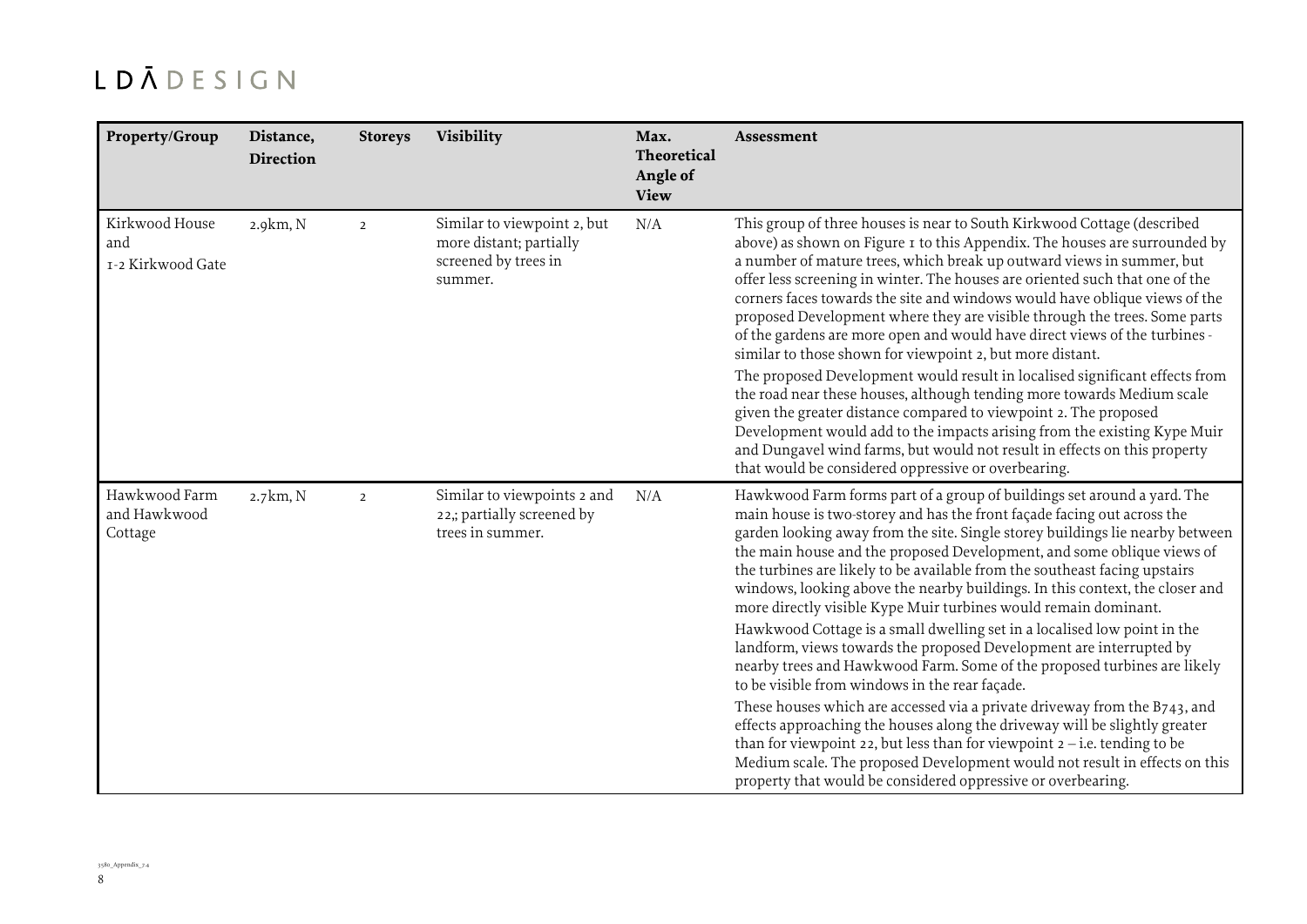| Property/Group                       | Distance,<br><b>Direction</b> | <b>Storeys</b> | <b>Visibility</b>       | Max.<br>Theoretical<br>Angle of<br><b>View</b> | Assessment                                                                                                                                                                                                                                                                                                                                                                                                                                                                                                                                                                                                                                                                                                                                                                                                                                                                                                                                                                                      |
|--------------------------------------|-------------------------------|----------------|-------------------------|------------------------------------------------|-------------------------------------------------------------------------------------------------------------------------------------------------------------------------------------------------------------------------------------------------------------------------------------------------------------------------------------------------------------------------------------------------------------------------------------------------------------------------------------------------------------------------------------------------------------------------------------------------------------------------------------------------------------------------------------------------------------------------------------------------------------------------------------------------------------------------------------------------------------------------------------------------------------------------------------------------------------------------------------------------|
| Burnside Farm and<br>High Dykes Farm | 2.8km, NW                     | $Up$ to $2$    | Similar to viewpoint 22 | N/A                                            | These properties are illustrated by Technical Appendix 7.4, Figures 2 and 3 in<br>the Original ES. Despite the removal of 3 turbines to form the 2016<br>Consented Layout, the arc of view illustrated on the original ES figures would<br>be little changed, although the distance to the nearest turbine is greater.<br>Direct, open views of part of the proposed Development would be available<br>from the first floor rear windows of these houses, and partial views would be<br>available from the ground floor rear windows of the house, and from the<br>garden through intervening vegetation.<br>The views would be similar to those illustrated by the visualisations for<br>Viewpoint 22. These properties are approached and accessed via private<br>tracks from the B743. Effects on this route are discussed within the main ES<br>chapter.<br>The proposed Development would not result in effects on these properties<br>that would be considered oppressive or overbearing. |
| Glengavel House                      | 2.9km, W                      | N/A            | None                    | N/A                                            | The ZTV study indicates no visibility due to intervening terrain and forestry.                                                                                                                                                                                                                                                                                                                                                                                                                                                                                                                                                                                                                                                                                                                                                                                                                                                                                                                  |
| Logan Farm                           | 2.7km, SE                     | N/A            | Views limited /unlikely | N/A                                            | The main facade of this farm house faces southwards out over the gardens<br>and away from the proposed Development. The yard lies to the north and is<br>surrounded by a number of barns and outbuildings which will largely screen<br>views towards the site, although some oblique views of the proposed<br>Development may be possible where first floor windows look out above these<br>buildings. The direct, closer views towards the turbines at Auchrobert are<br>likely to be the more dominant effect in this context.<br>The proposed Development would not result in effects on these properties<br>that would be considered oppressive or overbearing.                                                                                                                                                                                                                                                                                                                             |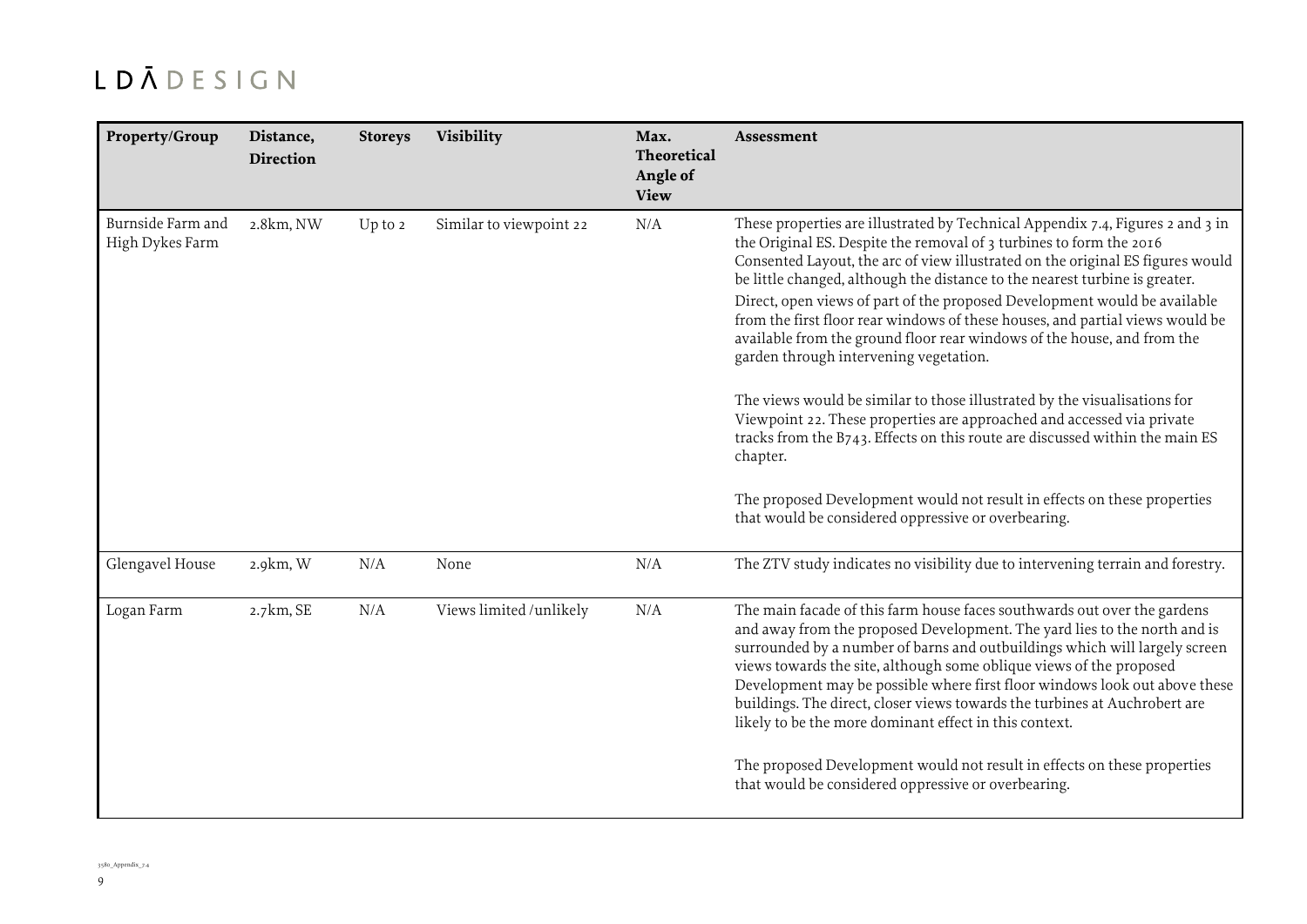| Property/Group       | Distance,<br><b>Direction</b> | <b>Storeys</b> | <b>Visibility</b>  | Max.<br><b>Theoretical</b><br>Angle of<br><b>View</b> | Assessment                                                                                                                                                                                                                                                                                                                                                                                                                                                                                                             |
|----------------------|-------------------------------|----------------|--------------------|-------------------------------------------------------|------------------------------------------------------------------------------------------------------------------------------------------------------------------------------------------------------------------------------------------------------------------------------------------------------------------------------------------------------------------------------------------------------------------------------------------------------------------------------------------------------------------------|
| Dunside              | 2.9 km, E                     | N/A            | Limited visibility | N/A                                                   | The main facades of this house face north and south - away from the site -<br>and a number of outbuildings and a large clump of trees lie on the eastern<br>side of the house and would interrupt views towards the site. Where the<br>proposed Development is visible the turbines would be seen looking along<br>the reservoir and looking over the rising ground of Dunside Rig.<br>The proposed Development would not result in effects on these properties<br>that would be considered oppressive or overbearing. |
| Hareshawhead<br>Farm | 2.8km, NE                     | N/A            | Limited visibility | N/A                                                   | Only 1-3 of the turbines would theoretically be visible from this dwelling<br>which lies set within trees. In addition the proposed Development would be<br>seen beyond the closer turbines at Kype Muir and would not add to the<br>effects arising from that wind farm.                                                                                                                                                                                                                                              |